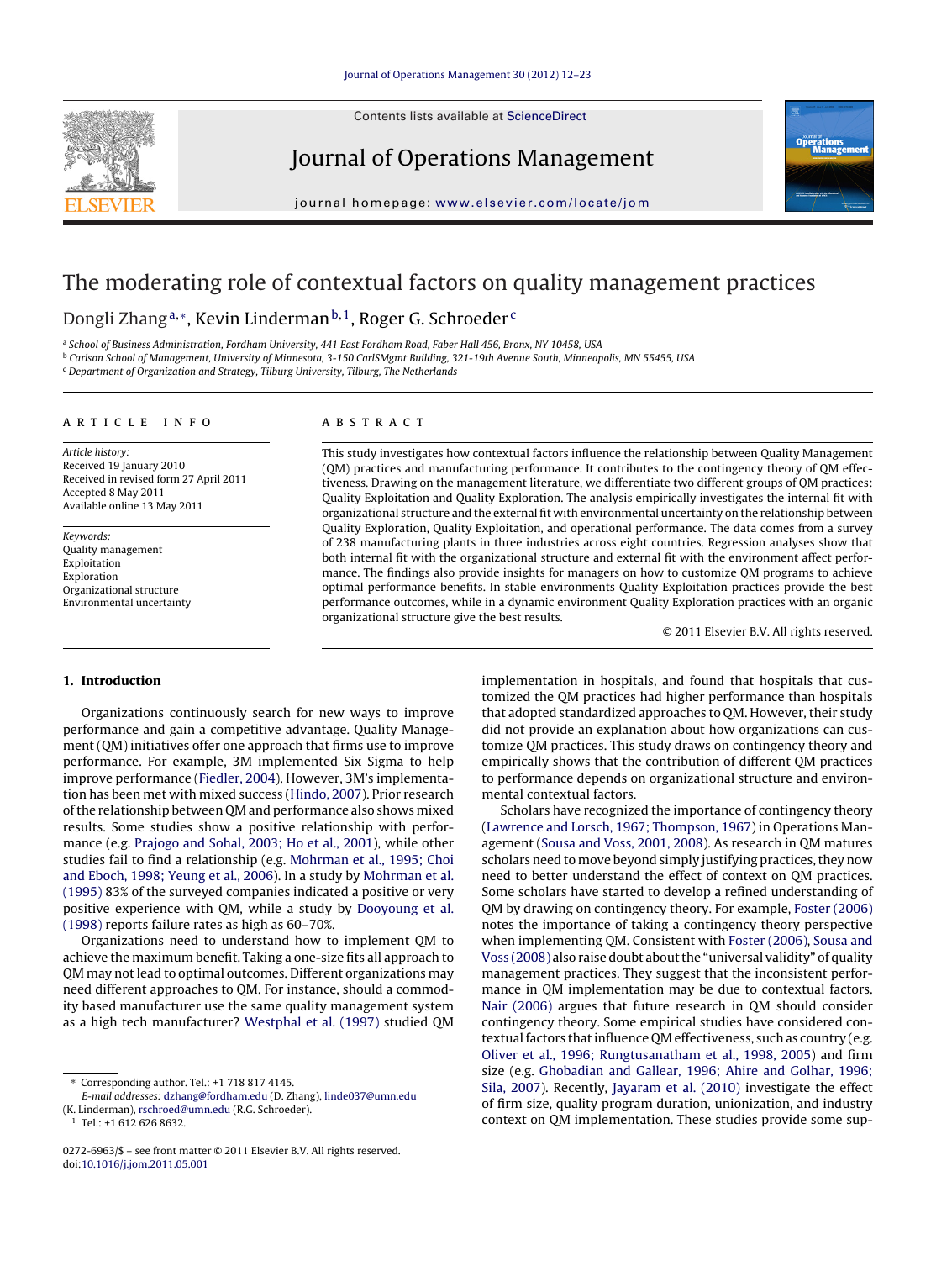port for the contingency theory perspective in quality management but treat QM as a single set of practices. [Sitkin](#page--1-0) et [al.](#page--1-0) [\(1994\)](#page--1-0) note that scholars have treated QM practices as a single universal set of practices which does not allow for customization. However, studies have noted the importance of customization [\(Westphal](#page--1-0) et [al.,](#page--1-0) [1997\).](#page--1-0) [Sitkin](#page--1-0) et [al.](#page--1-0) [\(1994\)](#page--1-0) begin to theorize that quality practices have both a control and learning orientation, and that different QM practices are more suitable in different contextual settings.

This research draws on [Sitkin's](#page--1-0) et [al.](#page--1-0) [\(1994\)](#page--1-0) theoretical model as a starting point to empirically investigate contextual factors that influence the relationship between different types of quality practices and performance. Their work argues that different QM practices are more or less effective under different environmental uncertainty conditions. This paper builds on [Sitkin](#page--1-0) et [al.](#page--1-0) [\(1994\)](#page--1-0) theoretical argument and empirically tests the influence of two different contextual factors. It contributes to the contingency perspective of QM, and empirically addresses the question "how can organizations fit QM practices to different contextual settings?"

Drawing on the management literature (e.g. [March,](#page--1-0) [1991;](#page--1-0) [Sitkin](#page--1-0) et [al.,](#page--1-0) [1994\),](#page--1-0) this study differentiates two orientations or types of QM practices: Quality Exploitation and Quality Exploration2. Quality Exploitation practices aim at cybernetic control – "a process in which a feedback loop is represented by using standards of performance, measuring system performance, comparing that performance with standards, feeding back information about unwanted variances in the system, and modifying the system" ([Green](#page--1-0) [and](#page--1-0) [Welsh,](#page--1-0) [1988,](#page--1-0) p. 289). Quality Exploration, on the other hand, highlights increasing an organization's ability to explore the unknown and to identify and pursue novel solutions [\(Garvin,](#page--1-0) [1993,](#page--1-0) p. 80).

This research is the first empirical study that differentiates QM as two separate yet related practices bundles. The analysis examines the moderating effects of organizational structure and environmental uncertainty on the relationship between Quality Exploitation and Quality Exploration with operational performance. The findings provide implications for organizations in selecting the right mix of exploitation or exploration practices to customize QM, and to get better performance from their quality initiatives.

The rest of the paper is arranged as follows. Section 2 reviews the theoretical foundation for the proposed model. Section [3](#page--1-0) describes empirical data and measurement instruments. Section [4](#page--1-0) presents the data analysis and results. Section [5](#page--1-0) concludes the paper with a discussion of theoretical and practical implications as well as limitations and possible future research.

#### **2. Theoretical foundation**

#### 2.1. Research framework

Management theory can provide a useful lens to distinguish different orientations of QM practices ([Amundson,](#page--1-0) [1998;](#page--1-0) [Van](#page--1-0) [de](#page--1-0) [Ven](#page--1-0) [and](#page--1-0) [Poole,](#page--1-0) [1995\).](#page--1-0) This study draws on [March's](#page--1-0) [\(1991\)](#page--1-0) concepts of Exploration and Exploitation to identify different types of QM practices. Exploitation implies activities consistent with terms such as refinement, choice, production, efficiency, and execution; while exploration includes activities characterized by search, discovery, experimentation, variation, and innovation. This same conceptual lens can help classify QM practices. On the one hand, organizations need to control stable and familiar processes and improve efficiency. As a result, Quality Exploitation includes the QM practices that aim to ensure the consistency and efficiency

of outcomes. On the other hand, organizations need to discover new insights and explore the unknown. Thus, Quality Exploration includes the QM practices that aim to explore the unknown and to identify and pursue novel solutions, particularly for processes and products that are new to the firm. Quality Exploration keeps organizations open and flexible to new ideas. Organizations can benefit from both orientations. However, since each orientation competes for scarce resources, organizations need to choose the "right" mix between these orientations ([March,](#page--1-0) [1991\).](#page--1-0) Other management theorists have made similar distinctions between Exploitation and Exploration, or sometimes called Control and Learning (e.g. [Sutcliffe](#page--1-0) et [al.,](#page--1-0) [2000;](#page--1-0) [Eisenhardt](#page--1-0) [and](#page--1-0) [Tabrizi,](#page--1-0) [1995\).](#page--1-0) The rest of the paper uses Exploitation and Exploration to denote Quality Exploitation and Quality Exploration.

Since some research indicates that QM practices depend on the context ([Sousa](#page--1-0) [and](#page--1-0) [Voss,](#page--1-0) [2008;](#page--1-0) [Foster,](#page--1-0) [2006;](#page--1-0) [Nair,](#page--1-0) [2006\),](#page--1-0) the appropriate mix of Exploitation and Exploration practices should also depend on the context. In fact, contingency theory argues that organizational effectiveness relies on fitting characteristics of the organization to contextual factors ([Burns](#page--1-0) [and](#page--1-0) [Stalker,](#page--1-0) [1961;](#page--1-0) [Donaldson,](#page--1-0) [2001\).](#page--1-0) Contextual factors can have a moderating effect on the relationship between QM practices and performance. A moderating effect occurs when a third variable changes the relationship between two related variables. From this perspective, the effect of QM practices on performance depends on the level of certain contextual factors (third variable). Furthermore, the moderating effect may vary for QM Exploitation and Exploration practices. Recently scholars have developed a multi-contingency framework to understand how different factors affect performance [\(Burton](#page--1-0) et [al.,](#page--1-0) [2002;](#page--1-0) [Burton](#page--1-0) [and](#page--1-0) [Obel,](#page--1-0) [2004\).](#page--1-0) According to [Burton](#page--1-0) [and](#page--1-0) [Obel](#page--1-0) [\(2004\),](#page--1-0) "the fit . . . of relevant contextual [and] structural . . . factors will yield better performance (p. 18)." [Siggelkow](#page--1-0) [\(2001\)](#page--1-0) further makes a distinction between internal fit and external fit. Internal fit looks at relationships with the internal structure of the firm, whereas external fit looks at relationships with the external environment. This paper investigates organizational structure (internal fit) and environmental uncertainty (external fit) as two variables that moderate the relationship between QM Exploitation/Exploration practices and performance. Several scholars have studied these contextual variables using contingency theory in a general management set-ting ([Donaldson,](#page--1-0) [2001;](#page--1-0) [Germain](#page--1-0) et [al.,](#page--1-0) [2008\).](#page--1-0) But, the effect of these contextual variables on QM Exploitation/Exploration practices has not been empirically addressed.

#### 2.2. Quality exploitation and quality exploration

Defining the constructs of QM Exploitation and QM Exploration first requires specifying the common precepts underlying QM. Over time the term QM has gained some consistency in its meaning in the academic literature. A good definition of QM should be parsimonious and based on prior theory ([Wacker,](#page--1-0) [1998,](#page--1-0) [2004\).](#page--1-0) [Snell](#page--1-0) [and](#page--1-0) [Dean](#page--1-0) [\(1992,](#page--1-0) [p.](#page--1-0) [470\)](#page--1-0) succinctly define QM as a management approach that can "be characterized by a few basic principles as well as a number of associated practices." The fundamental principles of QM generally include customer focus, process focus, and teamwork [\(Dean](#page--1-0) [and](#page--1-0) [Bowen,](#page--1-0) [1994;](#page--1-0) [Evans](#page--1-0) [and](#page--1-0) [Lindsay,](#page--1-0) [2011\).](#page--1-0) This study captures the concepts of QM at the practice level and investigates the practices that are associated with the principles. Practices that have been used to measure QM vary across different studies ([Flynn](#page--1-0) et [al.,](#page--1-0) [1994;](#page--1-0) [Powell,](#page--1-0) [1995;](#page--1-0) [Ahire](#page--1-0) et [al.,](#page--1-0) [1996;](#page--1-0) [Ahire](#page--1-0) [and](#page--1-0) [O'Shaughnessy,](#page--1-0) [1998;](#page--1-0) [Rungtusanatham](#page--1-0) et [al.,](#page--1-0) [1998;](#page--1-0) [Ahire](#page--1-0) [and](#page--1-0) [Dreyfus,](#page--1-0) [2000;](#page--1-0) [Douglas](#page--1-0) [and](#page--1-0) [Judge,](#page--1-0) [2001;](#page--1-0) [Kaynak,](#page--1-0) [2003\).](#page--1-0) Based on a comprehensive literature review, four commonly used dimensions have been identified for this study – customer focus, process management, teamwork, and training. These dimensions are relevant to both theory [\(Dean](#page--1-0) [and](#page--1-0) [Bowen,](#page--1-0) [1994\)](#page--1-0) and practice ([Evans](#page--1-0)

<sup>2</sup> [Sitkin](#page--1-0) et [al.](#page--1-0) [\(1994\)](#page--1-0) uses the terms TQC (Total Quality Control) and TQL (Total Quality Learning).